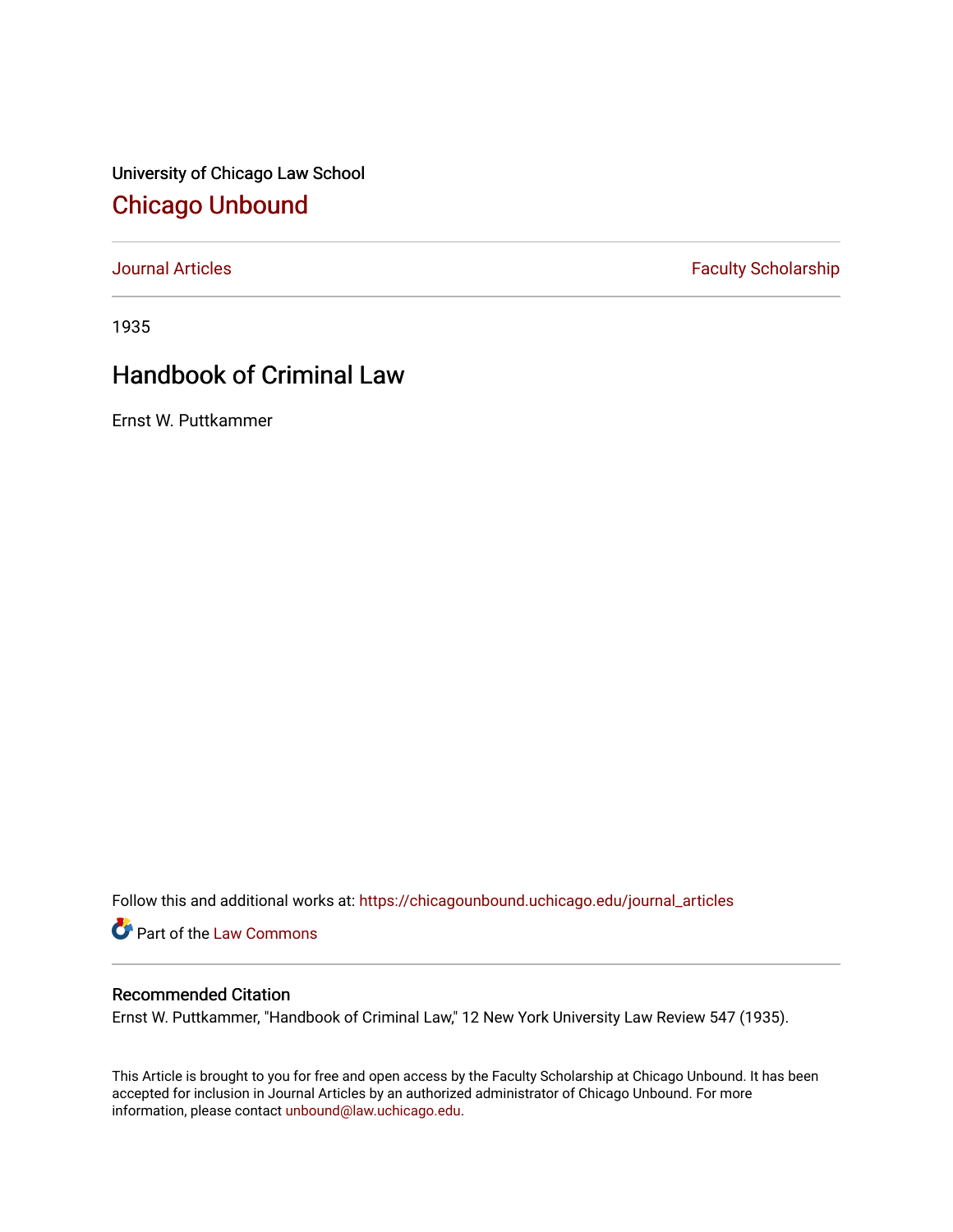on the point to make entirely dear to the reader exactly what is referred to **by** the statement, than to actual mistake. One of the fine qualities of this book is the pithy summary in a sentence appended to the case citations of the point of the case and the fact situation involved, in it. The footnotes bristle with such annotations, and only one who has attempted this type of work can quite appreciate how well it has here been done. No doubt Professor Borchard's assistant, Miss Phoebe Morrison, deserves a part of the credit for such features of the book as this, if she has done for him what the best research assistants have done at one time or another for most of us.

Professor Borchard is to be commended, and the profession of lawyers and legal scholarship congratulated on the appearance of this book.

OLIVER P. FIELD

**UNIVERSITY OF MINNESOTA** 

**CRw.NAL LAW. By** Justini Miller. St. Paul: West Publishing Co. 1934. **Pp.** xiil, 649.

Even an elementary and brief text-book on criminal law **by** the chairman of the Section on Criminal Law of the American Bar Association will **be** bound to receive the interest and attention of students of that subject. Unfortunately, as the author himself recognizes in his preface, the brevity of the work, together with the Hornbook method of concise, dogmatic assertions, give a simplicity and apparent unanimity to the rules and cases that unhappily are far from true, but in thee days of thousands of cases, where authority can be found **for** any proposition whatsoever, it is perhaps a desirable thing to give up an attempt at nearer completeness, in order to furnish us instead with definite statements of what an author with his experience considers to be the better or best rule.

In arrangement the book rather definitely follows the same publisher's earlier Hornbook, by Clark, but there is sufficient change in material and outlook **so** that it seems quite correct not to refer to it as merely a new edition of the earlier work. Needless to say, the cases have been brought down to date, although the date on the preface (January **1,** 1934) makes the book seem older than it really is. From this general likeness to Clark's book, it follows that the presentation of the subject is along thoroughly orthodox, accepted lines--a fact which, while it makes it a dependable, informative book to put into students' hands, also makes it a difficult one to review. There are no salient innovations to awaken either pronounced agreement or equally pronounced disagreement. Comment is almost obliged to descend to details, a state of affairs alike unsatisfactory, to reviewer and reader. Thus, in the reviewer's opinion, too much space is given to the obsolete distinction between justifiable and excusable homicides. Perhaps this is merely one illustration of the author's tendency to look mainly backward at what the cases have **held,** not forward at what they should hold-a modest but unfortunate tendency, in view of the value which his opinions are certain to have. Occasionally it seems as if greater clarity might have been gained **by** a slightly different arrangement of the subject matter. Thus, aggravated assaults are taken up just before batteries. This is confusing. Despite the fact that they are called aggravated "assaults", they would much more accurately be considered as aggravated batteries, as they normally are composed of a battery plus some further **harmful** ingredient. To treat of them before simple batteries are dealt with, means handling the complex before the simple. Furthermore the black letter heading to this section gives the definite impression that the further harmful ingredient making it an "aggravated" battery